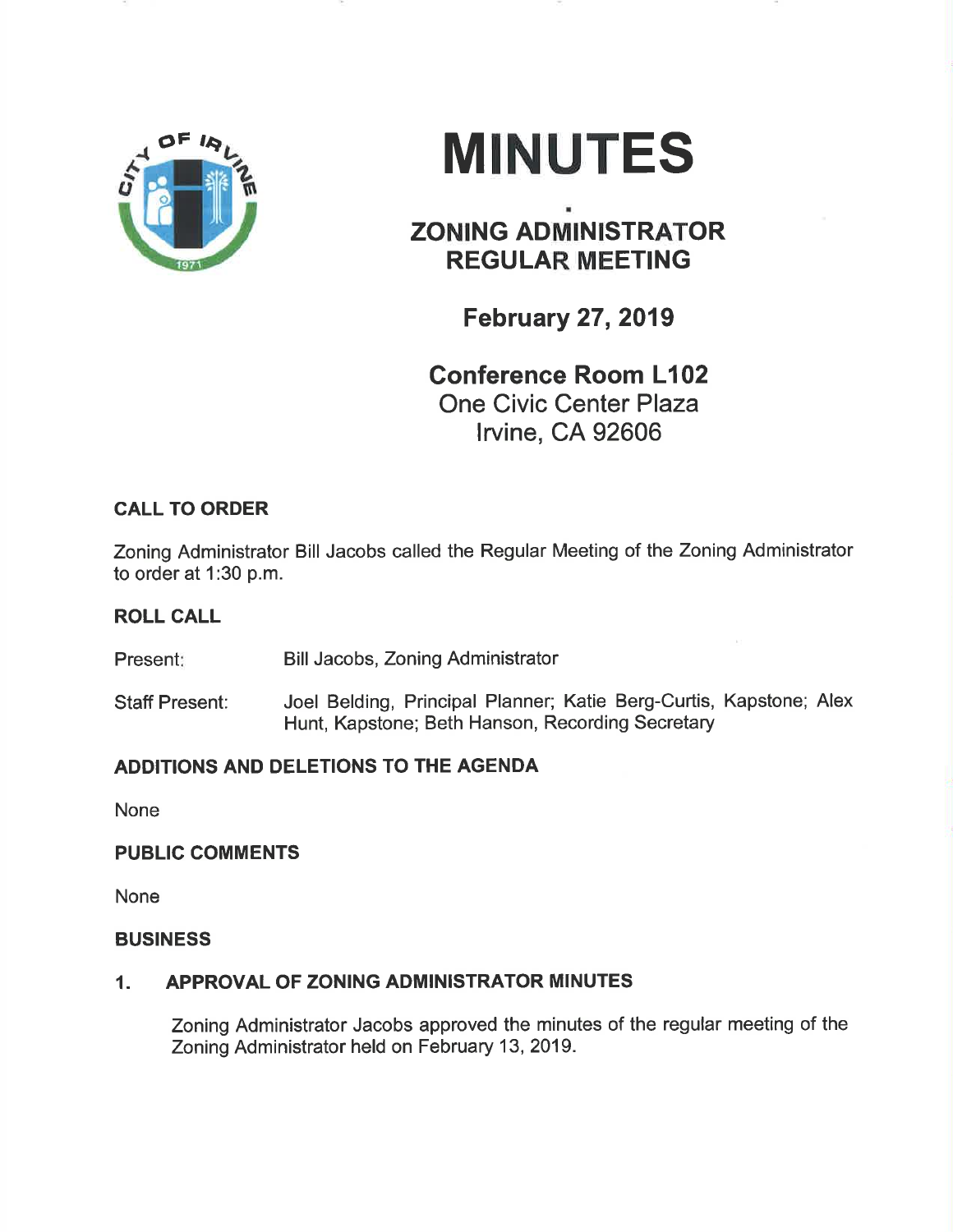#### PUBLIC HEARINGS

#### 2. SIGN PROGRAM MODIFICATION WITH ADMINISTRATORIVE RELIEF FOR INTERSECT LOCATED AT 17875, 17877, 17885, 17892 VON KARMAN AVENUE AND 17838, 17872 GILLETTE AVENUE IN PLANNING AREA 36 (IRVINE BUSINESS COMPLEX)

Zoning Administrator Jacobs opened the public hearing at 1:31p.m.

Katie Berg-Curtis, Kapstone, presented the staff report and was available to answer questions.

The applicant, Hector Betencourt, JB3D, was not able to attend this meeting.

Zoning Administrator Jacobs closed the public hearing at 1:34 p.m.

AcTloN: Zoning Administrator Jacobs adopted RESOLUTION No. 19-1463 - A RESOLUTION OF THE ZONING ADMINISTRATOR OF THE CITY OF IRVINE, CALIFORNIA, APPROVING SIGN PROGRAM MODIFICATION 00767161-PSS WITH ADMINISTRATORIVE RELIEF FOR INTERSECT, LOCATED AT 17875, 17877, 17885, 17892 VON KARMAN AVENUE AND 17838, 17872 GILLETTE AVENUE WITHIN PLANNING AREA 36 (IRVINE BUSINESS COMPLEX)

#### 3. SIGN PROGRAM MODIFICATION (00731703-PSS) WITH ADMINISTRATIVE RELIEF FOR LAKESHORE TOWERS IN THE IRVINE BUSINESS COMPLEX (PLANN|NG AREA 36))

Zoning Administrator Jacobs opened the public hearing at 1:35 p.m.

Alex Hurrt, Kapstone, presented the staff report and was available to answer questions.

The applicant, David converse, converse consulting, and John Brand, Lakeshore Properties, LLC spoke on the item, expressing concern that the center is large and has only one entrance; the addition of two monument signs would provide adequate tenant visibility from off-site. Discussion also included the request for two additional names per sign face for a total of six tenant names rather than the current four names per sign face.

Zoning Administrator Jacobs expressed concern with the addition of two tenant names per sign face as well as the addition of two monument signs on Von Karman.

Zoning Administrator Jacobs continued this item to the March 13,2019 meeting asking that the applicant reconsider the addition of the monument signs.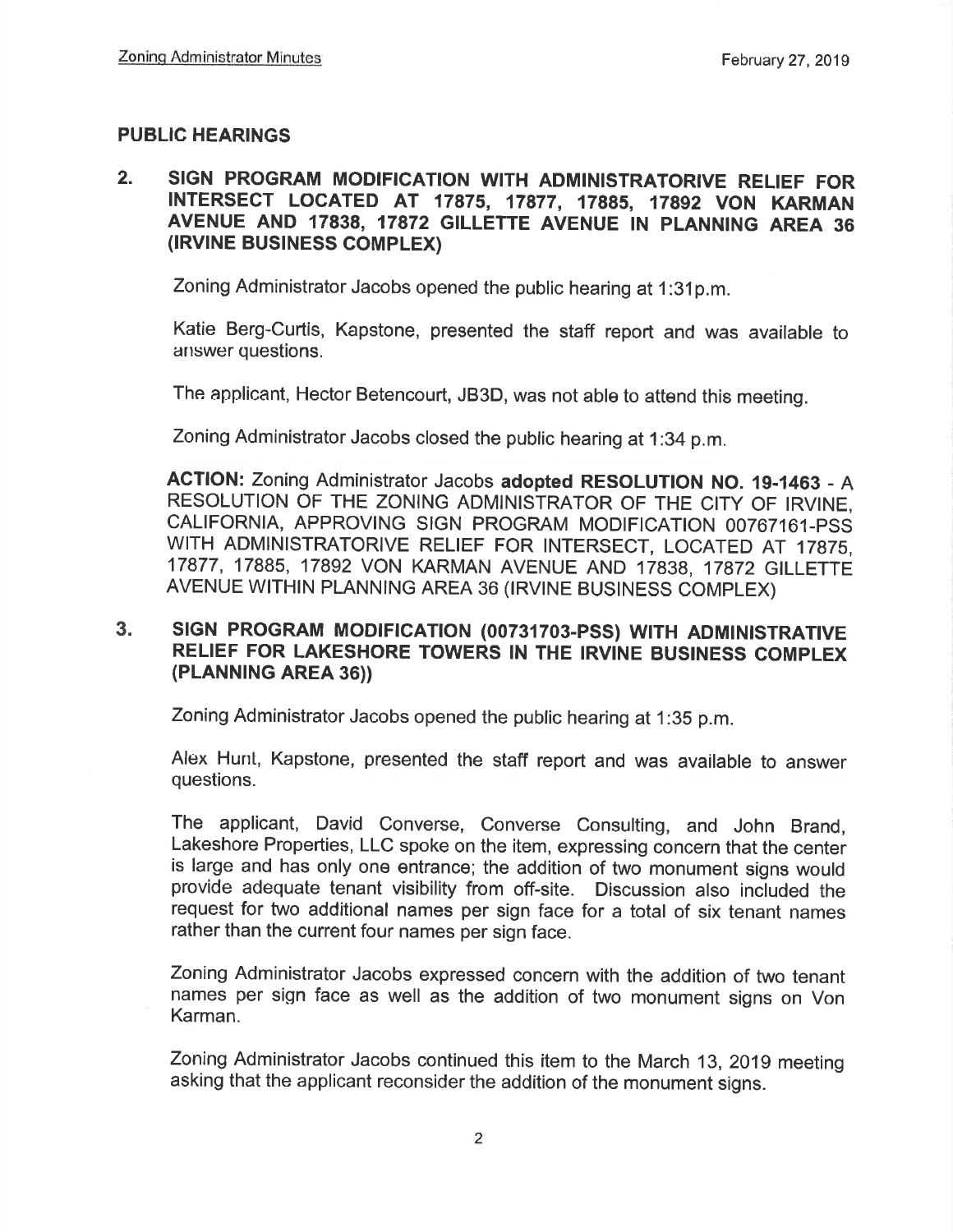#### ADJOUURNMENT

Zoning Administrator Jacobs adjourned the meeting at 1:58 p.m. to the Regular Meeting on March 13,2019, at 1:30 p.m., lrvine Civic Center, Conference Room L102, One Civic Center Plaza, Irvine, California.

Bill Jacobs, Zoning Administrator

<u>Ill q</u>